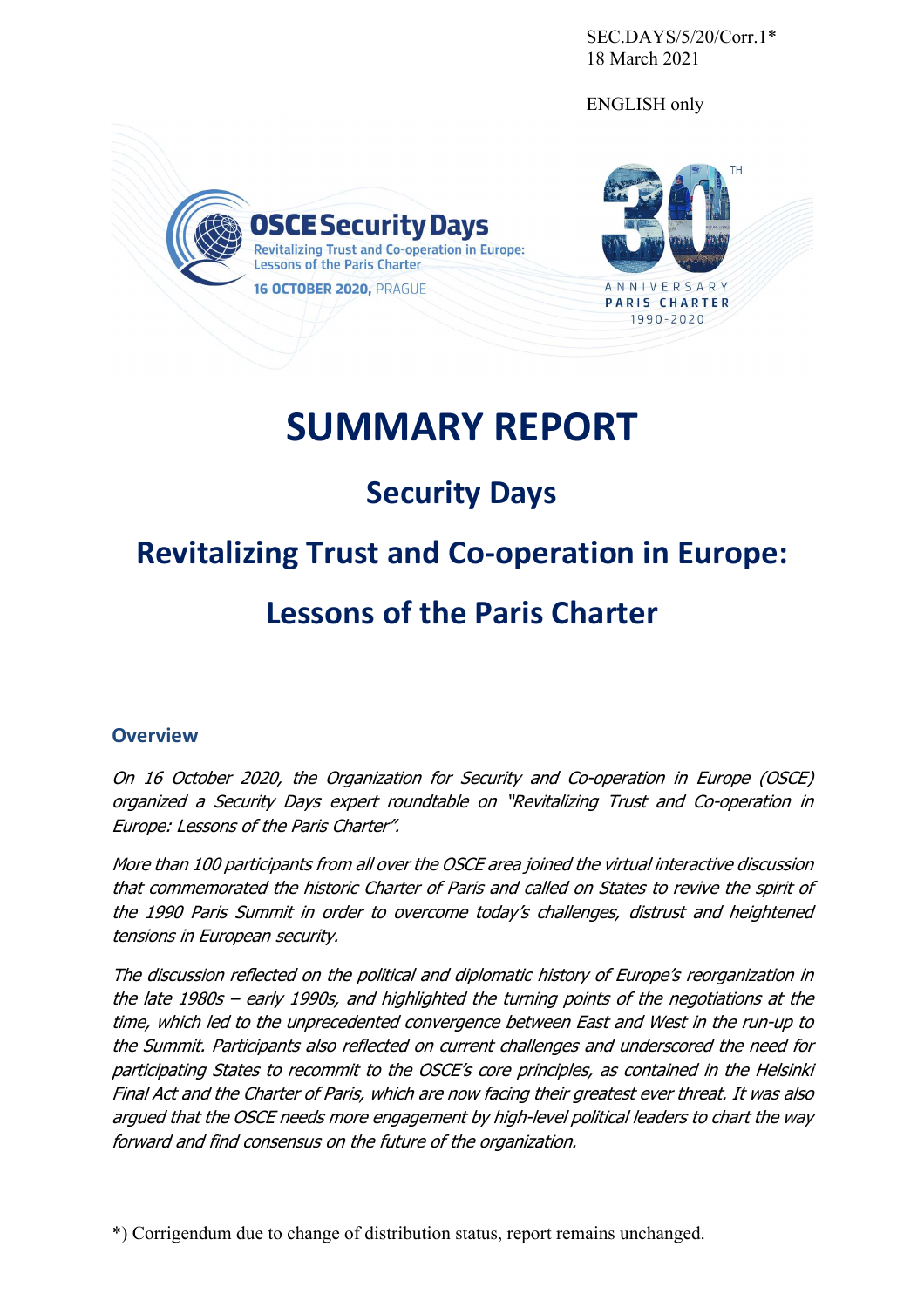This report summarizes the extensive discussions at the event and the suggestions that emerged from them, with the aim of stimulating possible follow up. Further information about OSCE Security Days is available at https://www.osce.org/sg/secdays. Details about the 16 October 2020 event, including videos of the entire proceedings, are available at: https://www.osce.org/secretary-general/465549.

### **Background**

At their first summit since Helsinki-1975, in November 1990 the Heads of State of the CSCE participating States adopted the Paris Charter, aimed at defining the CSCE identity in a new international environment that emerged with the end of the Cold War and seizing new opportunities for cooperation. The Paris Charter announced that "the era of confrontation and division of Europe has ended" and envisioned "a new era of democracy, peace and unity" based on democratic governance, the rule of law, and human rights, and relations among participating States founded on respect and co-operation. All participating States agreed that this was to be the bedrock on which they would seek to construct the new Europe.

The Paris Charter stated that Europe was "liberating itself from the legacy of the past" and reflected "the time of profound change and historic expectations" in Europe. The Charter served as a transition from the CSCE's role exclusively as a negotiation and multilateral dialogue process to an arrangement, which includes active operational structures to meet post-Cold War challenges. It thus started the institutionalization of the Helsinki Process. Resolved to give their co-operation a new impetus, the participating States decided that common efforts to consolidate democracy, to strengthen peace and to promote unity in Europe required a new quality of political dialogue, and established a permanent administrative infrastructure, which included a Secretariat, initially based in Prague, a Conflict Prevention Centre and an Office for Free Elections.

In the Paris Charter, participating States solemnly pledged their "full commitment to the Ten Principles of the Helsinki Final Act" and undertook or reaffirmed specific commitments across all three dimensions of security. These included the commitment "to build, consolidate and strengthen democracy as the only system of government of our nations", to "promote economic activity which respects and upholds human dignity," to "intensify our endeavors to protect and improve our environment," and "to settle disputes by peaceful means." Participating States proclaimed again that "security is indivisible, and the security of every participating State is inseparably linked to that of all the others".

 They also expressed their "determination to combat all forms of racial and ethnic hatred, antisemitism, xenophobia and discrimination against anyone as well as persecution on religious and ideological grounds."

The Paris framework remains one of the foundational stones of our entire Organization. The historical document remains relevant to address today's situation within the OSCE and will continue to serve as an inspiration to promote co-operative security in the future.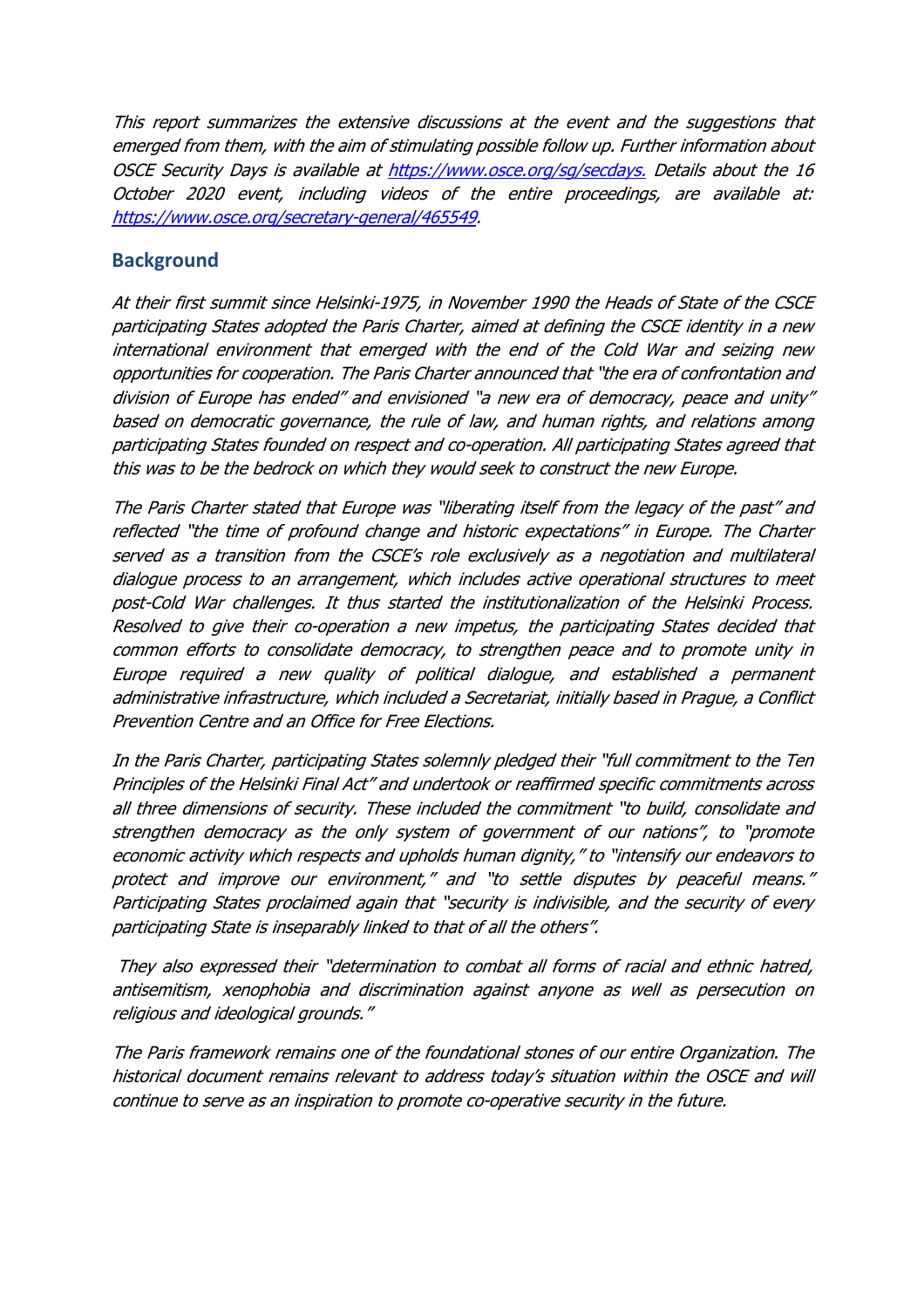During the OSCE Security Day, participants had the chance to reflect on progress made over the past three decades in implementing and deepening the broad commitments in the Paris Charter;

The Security Day focused on five main objectives:

1) Understand the historical context, learn from the negotiations and clear articulation of the Paris Charter to seek ways out of the current stalemate and on a common vision.

2) Identify future perspectives and recommendations on how to increase mutual understanding about different historical interpretations, without focusing only on the historically contested parts, and engage in forward-looking dialogue that may help to recreate trust.

3) Consider how the legacy of the Paris Charter is embodied in the institutional framework of the OSCE, focusing on achievements of OSCE structures established through the adoption of the Paris Charter as well as constraints that they face and ways they have evolved to meet new challenges.

4) Reflect on the ideas developed by the Cooperative Security Initiative in order to shift momentum in favor of cooperative security and multilateralism in the OSCE area.

5) Use the real potential of youth to shape new narratives, drive positive change, and engage actively in peace-building and conflict transformation processes since young people have no memory of the Cold War conflict and no fixed worldview on the tensions from the post-Cold War period.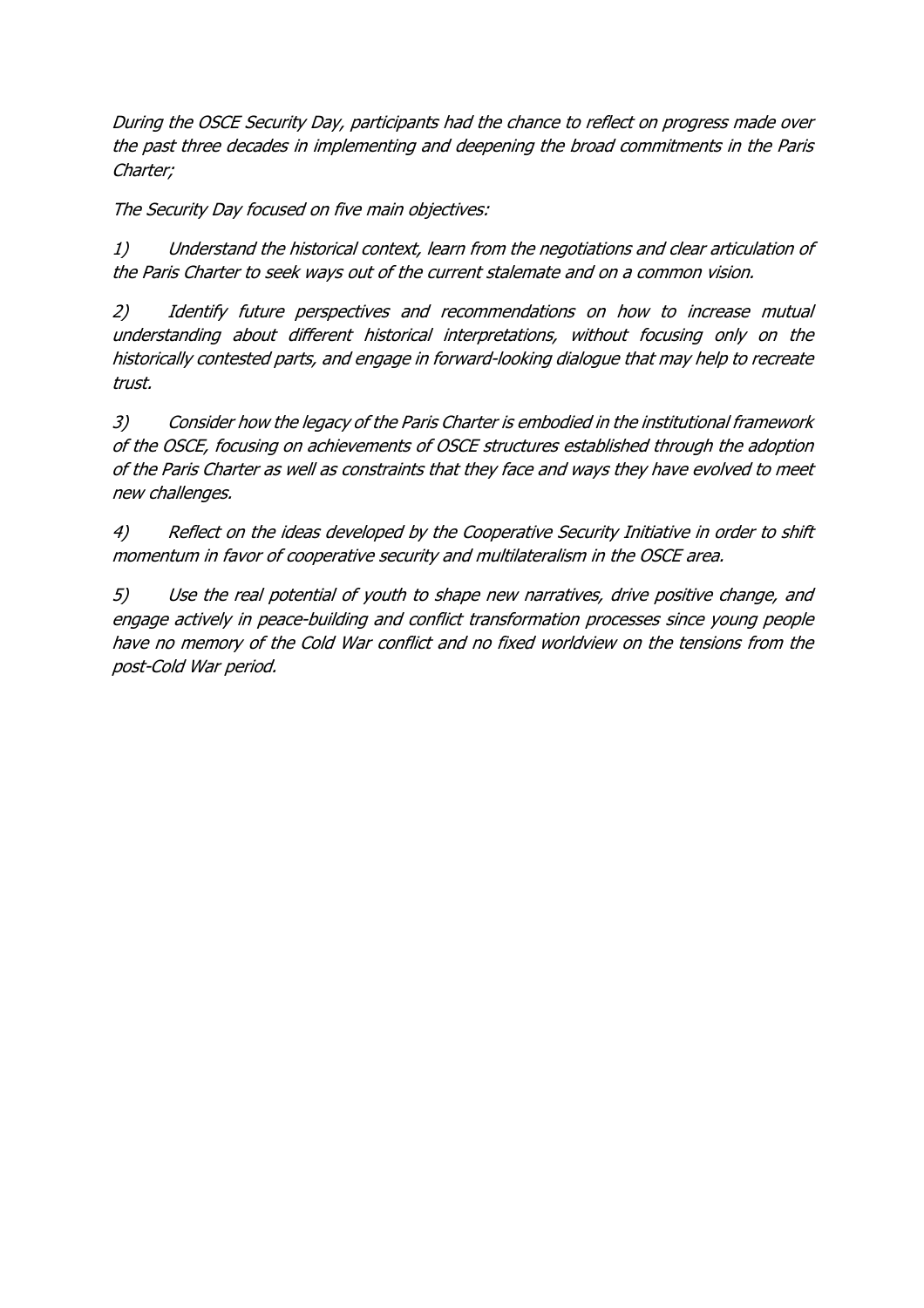### **Welcome and Keynote Remarks**

Keynote-speakers praised the Paris Charter and underlined that the document was negotiated in times when states were able to commit to principles to overcome divergence and antagonism and work together to build a secure and prosperous common space based on common values and interests. The Officer-in-Charge/Secretary General of the OSCE, Ambassador Tuula Yrjölä highlighted in her welcoming remarks the optimism the Charter reflected at the time. The Paris Charter optimistically portrays a coming post-Cold War period as "a new era of democracy, peace and unity." The Paris Charter is a remarkable consensus agreement on far-reaching new commitments among the states of Europe and North America across all three dimensions of security. The institutionalisation of the CSCE, which broadened its activities, was one of a number of concrete steps taken to heal the former East-West divide in Europe.

The Paris Charter established the model that is still with us today: a set of executive structures, with consensus-based mandates and guidance from the participating States, supporting and reporting to them. Although it is not a perfect system, it serves the participating States by providing platforms for dialogue, by assisting them in addressing the common security challenges and implementing their commitments.

The Minister of Foreign and European Affairs of the Slovak Republic, Ivan Korčok praised the scope of activities that OSCE carries out for member States in conflict areas but also pointed out that diplomatic efforts are not bringing tangible results. He stressed that we are still far from seeing the project of New Europe take its desired shape and he explicitly highlighted the ongoing crises in Nagorno-Karabakh and Belarus.

Minister Korčok stressed that we are witnessing attempts to politically kidnap the OSCE, its work and decisions, even the procedural ones. He quoted last years´ Bratislava Appeal: "failure to reach consensus is a failure of us all – we who are accountable to our citizens and responsible to each other for the full implementation of the OSCE's norms, principles and commitments." He added that in 2020 – 30 years after the Charter of Paris was adopted – we still encounter exemptions to one of its strongest opening notions – namely, that "Europe is liberating itself from the past".

The Deputy Minister of Foreign Affairs of the Czech Republic, Martin Povejšil, stressed that the OSCE acquis we have been building for decades is here to be upheld and further developed. Strict adherence to the OSCE principles and commitments is a necessary precondition to move forward. We cannot revitalise trust and cooperation in Europe when the fundamental OSCE rules are blatantly violated and foreign policy concepts based on privileged zones of influence are being pursued by some.

The Chairperson of the Permanent Council, Ambassador Igli Hasani, stated that when the Paris Summit took place in 1990, social and political change was only beginning to sweep through his country, Albania. It was only in 1991 that Albania joined the CSCE, thus consolidating a dramatic departure from four and a half decades of strict communist rule. This moment marked a substantial change in the course of their foreign policy, freeing them from international self-isolation and bringing them closer to the Euro-Atlantic community, based on a shared commitment to the principles and values of freedom, democracy and rule of law.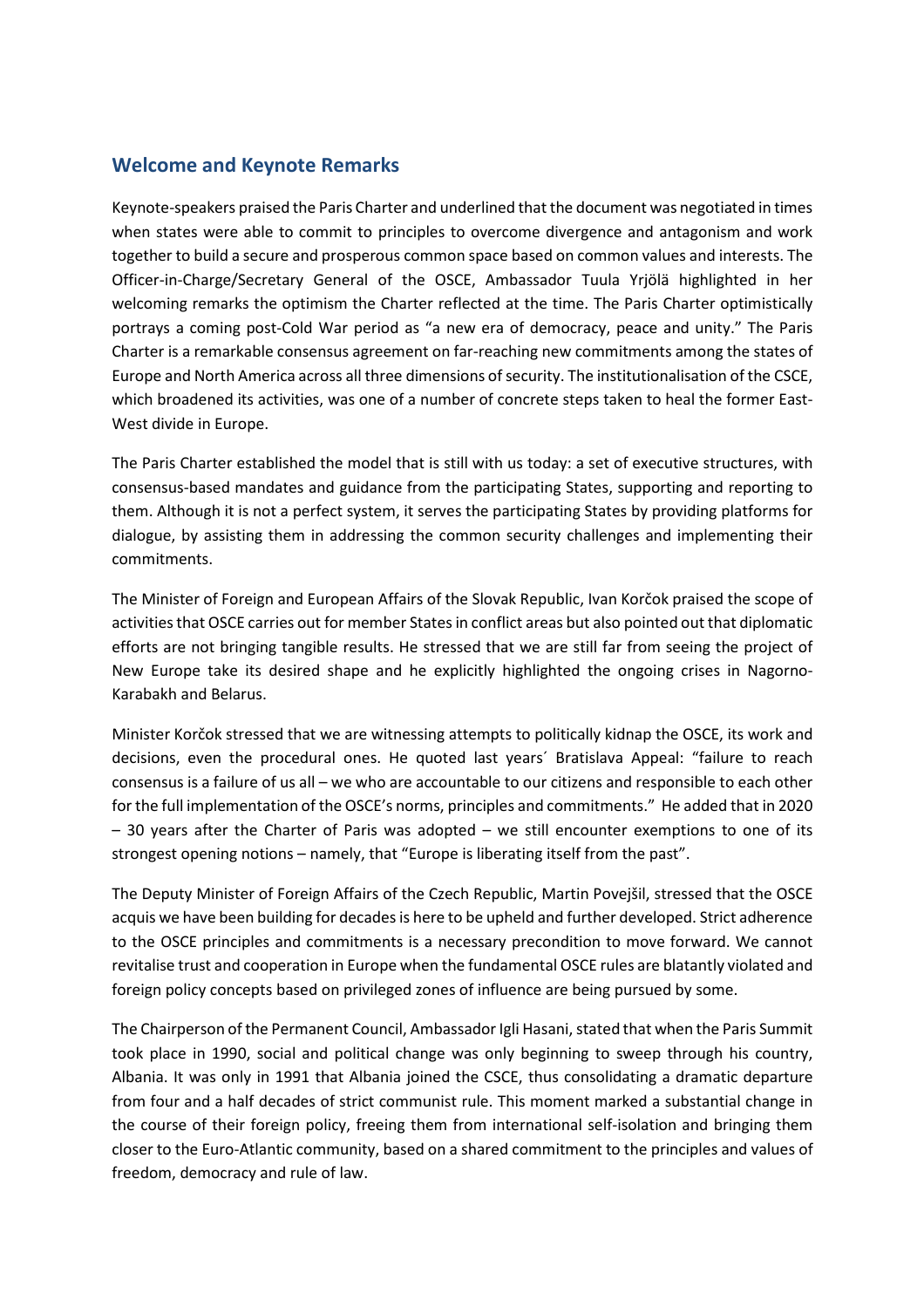**The keynote-speakers agreed that when recalling the spirit of Paris, all participating States need to restate the OSCE principles and the determination to implement these commitments. The OSCE needs renewed strategic direction, an openness to reform and last but not least sufficient resources. There is a need to bring back the genuine political will of all participating States that we have seen in the early nineties and bring back the spirit of willingness to find common ground and solutions, rather than individual profits.** 

**It was stated that the potential of the OSCE is not being fulfilled or fully utilized by participating States and that these trends need to be reversed. The OSCE is a diverse organization and this can lead to divergence in security perceptions. However, there can be no divergence from our founding principles and shared commitments, including those agreed in Paris. Keynote speakers agreed, that it is important that the participating States continue to entrust the OSCE executive structures with important mandates to continue building cooperative security.** 

### **Video Messages from key personalities**

After the remarks of the keynote-speakers, participants had the chance to hear testimonials from witnesses who were involved in the negotiations at the Paris Summit. Participants viewed videomessages from **former US Secretary of State James Baker**, who had a leading role in the negotiations of the Paris Charter and in shaping a new Europe as well as from **Ambassador Wolfgang Friedrich Ischinger**, who was part of the freshly reunited Germany's delegation at the Paris Summit.

In his video message **former Secretary of State Baker** underlined that the Paris Summit was an optimistic and almost festive event and was further evidence of the peaceful end of the Cold War that had divided Europe. Former Secretary of State Baker emphasized that the Charter of Paris encapsulated so much that was positive about the process that had begun with the Helsinki Final Act in 1975. He added that it envisioned a new and inclusive continent based largely on Western values, particularly the value of democracy. Secretary Baker regretted that solemn commitment in the Paris Charter - particularly those of human rights and democracy as well as peaceful settlements of disputes among states - continue to be violated by some that signed up to these commitments. He concluded by stressing that States should fulfil the promises they made in the Paris Charter 30 years ago and draw on the example of the Paris Summit to find new ways to cooperate in meeting  $21^{st}$  century challenges.

**Ambassador Ischinger** pointed out that the Paris Summit took place just after the celebration of unity of the reunited Germany, which was a wonderful milestone. It opened a historic window of opportunity to transform not only Germany into one country but also to create a free and united Europe. The entire Euro-Atlantic space, including the Soviet Union, was considered as one security space. Ambassador Ischinger added that the German delegation went to the conference with very high hopes since it was the final moment of cementing the future of a Europe at peace. In closing, Ambassador Ischinger conveyed the message that we should not forget the window of opportunity that the Paris Summit created and we should try to use the example and model of Paris to try to regain a European order of peace for generations to come.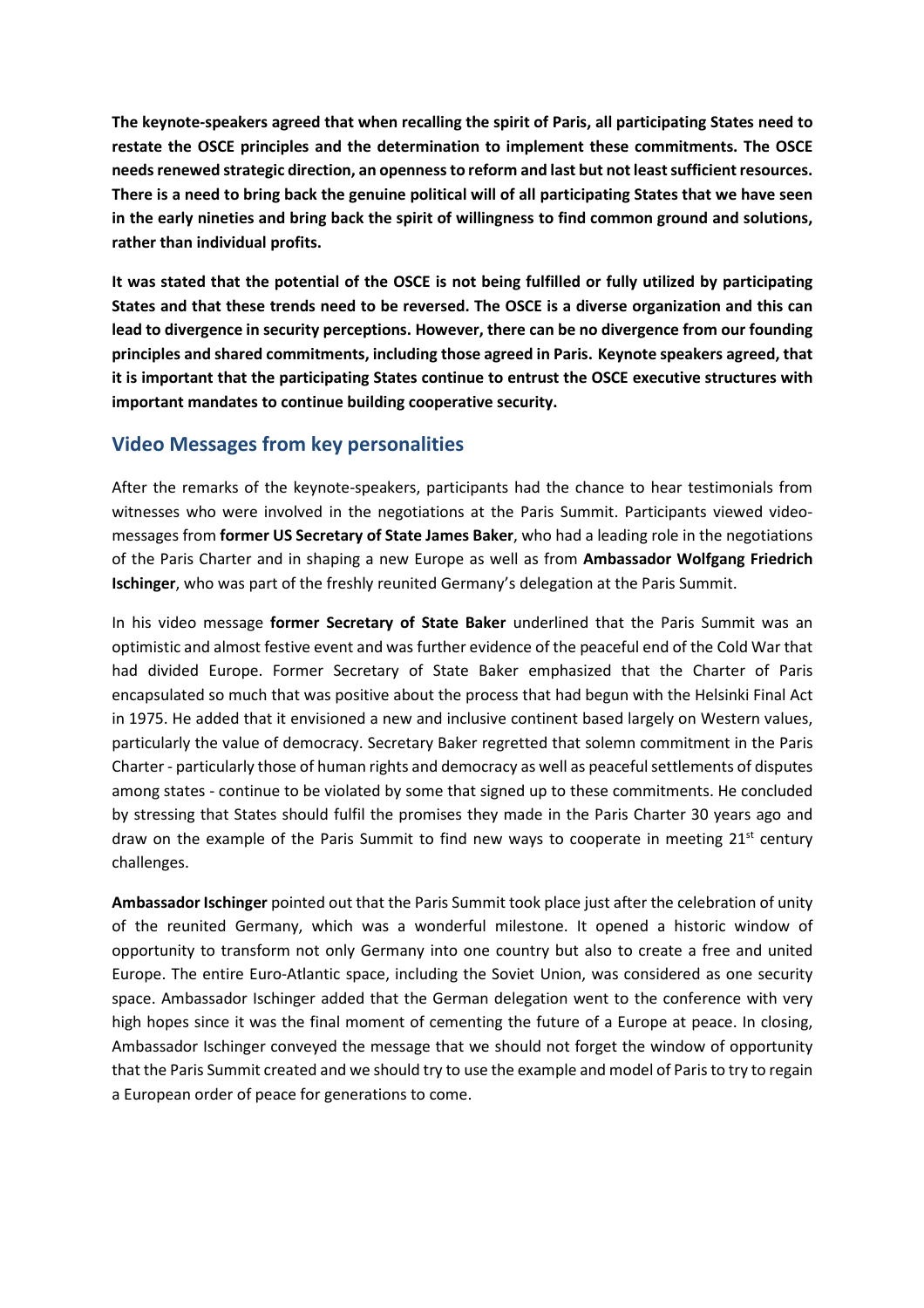# **The Paris Charter as an inspiration: Highlights and turning points of the negotiations, which lead to the unprecedented convergence between East and West**

The first thematic session focused on the highlights and turning points of the negotiations of the Paris Charter. Panellists pointed out that the **main bone of contention in the negotiations was the institutionalization of the CSCE**. Most of the Paris Charter confirmed what had been agreed upon in previous meetings, but it also innovated dramatically on structure and essential principles of democracy. Such an outcome was extraordinary and was an interesting junction at the time. The constant push by EC countries but also from the Soviet Union for a solid structure as well as by key participants' played a key role. There was a mixture of expectations – euphoria mixed with geopolitical concerns about the power vacuum it could create. It was a moment of chaos but also a creative moment to set up a proper structure for the future. **The extraordinary element was the agreement on democracy.** A continent frozen into two competing blocks now faced the opportunity to become one, free and at peace.

Participants highlighted that the Paris Summit was a follow-up from various initiatives from different countries. As a preface to the summit, two important documents were signed. **The joint declaration of 22 States, signed by 16 NATO States and 6 States of the Warsaw Pact confirming the end of the cold war. The second important document was the Treaty on Conventional Armed Forces in Europe.**

It was also noted that Mikhail Gorbachev's role cannot be overstated as he proposed the summit ahead of the scheduled 1992 follow-up meeting. His **speech about a common European home** was the beginning to overcome the division in Europe but he also pushed a new aspect, namely the aspect that people should be able to choose their political regime.

The Charter of Paris stipulates that a steadfast commitment to democracy, human rights and the rule of law was at the core of a new emerging order. The document gave birth to the OSCE Office for Democratic Institutions and Human Rights (ODIHR) and since then participating States have adopted a wealth of commitments in the human dimension that constitutes ODIHR's mandate today. A panellist highlighted that what is important for the human dimension is the underlining element that **democracy and the protection of human rights are the best guarantees for creating free and open societies and the best prevention against possible human security threats**.

The panellists agreed that **today, the consensus of the 1990s is showing deep cracks and not every country within the OSCE region shares the values of democratic pluralism, the rule of law and respect for human rights**. And even if they are accepted in declaratory ways they are often rejected in political practice. Moreover, we do not see much consensus nowadays. We are back to confrontational times and there is institutional fatigue. There is at the moment no common vision and the road ahead seems increasingly steep and obstacles increasingly prohibitive.

Participants called for a possible summit of European leaders in order to identify solutions in order to revive the OSCE agenda. Others supported a call to revitalize the interest of national governments in the OSCE. However, it was highlighted that a Summit is usually the peak of a negotiation that was prepared well in advance in a preparatory committee and not a place where the negotiations take place. Panellists suggested revitalizing the practices from the CSCE process during the confrontational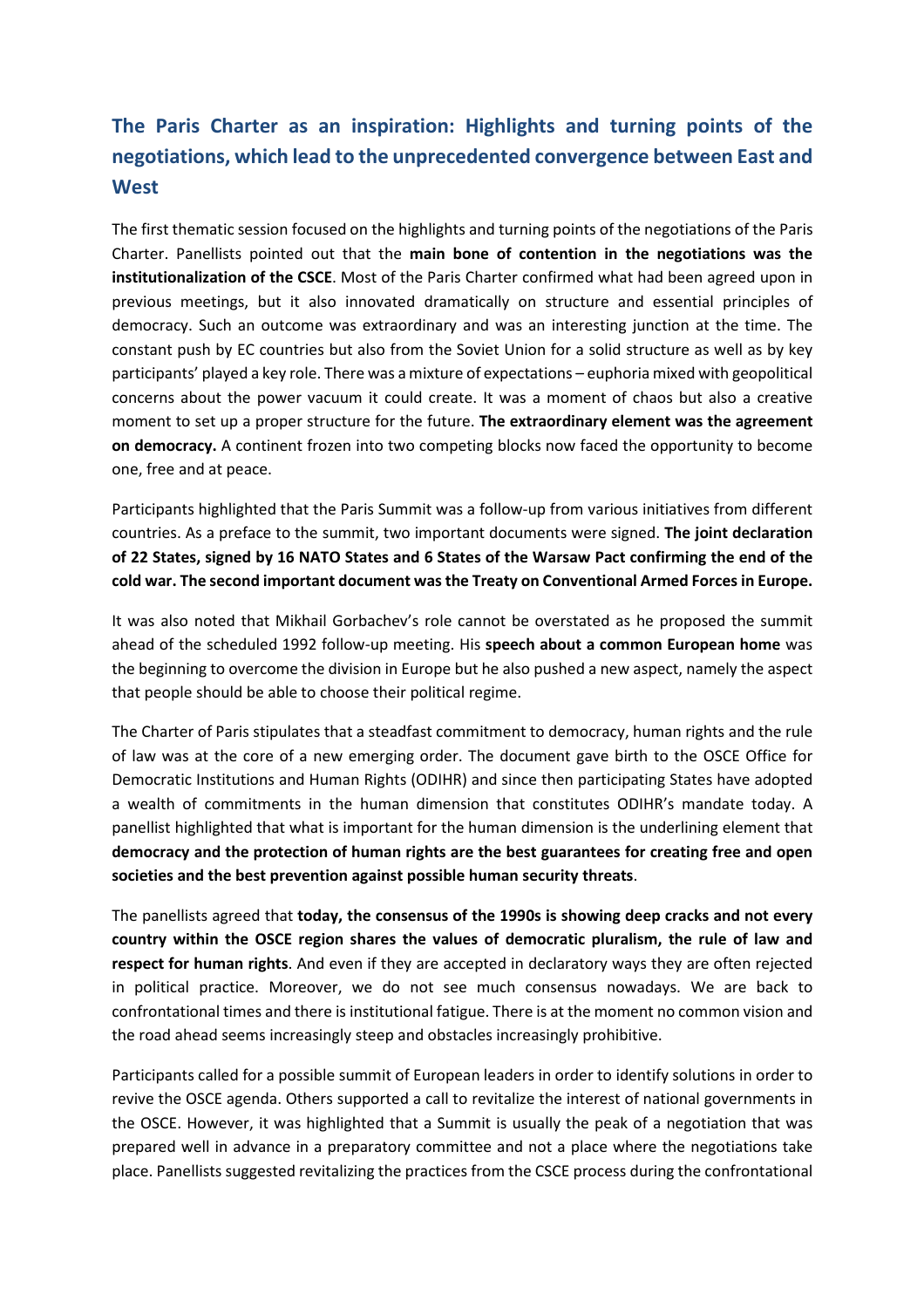years of the Cold War, which were **more informal gatherings, "coffee meetings" of key groupings to find common ground**. Only when that can be achieved might we be able to re-launch a Summit. Another panellist added that the Paris Summit was possible because of human aspirations reflected in civil society groups and social movements. What would be imperative would be for **international organizations to work together to prioritize support to social movements and civil society, and** to mobilize support to them.

### **Lessons learned and recommendations:**

- The CSCE produced confidence-building measures and became THE framework for conventional disarmament. There was a strong commitment from EC member states to call for security, cooperation and dialogue. There was also a **strong commitment from neutral and non-aligned countries** to **advance proposals and play a bridge-building role**, which proved essential. Panellists **encouraged smaller Eurasian states to take initiatives if Europeans won't do it**.
- There is a necessity to **identify key stakeholders**, or a "**spokesperson/champion"** to overcome the current confrontational attitudes.
- The pandemic underscores that **Europe needs leaders who unite us**. Today Europe needs to adapt to new realities and States need to **recommit to unity**. The Troika is a good start but one needs an engine for developing progress.
- **There is need for connecting the "West" to Russia and** to consider what is now in the **interest of the Russian Federation** at the OSCE.
- The CSCE was open-ended and **procedurally different** than the OSCE. It created the need for decisions to keep the process going. Nowadays we have pre-set meetings, schedules and set agendas. Today, if at the end of the day no agreement is achieved, the OSCE still continues to run. It may be timely to review certain procedural aspects of the OSCE's work.
- Panellists agreed that there is a need for more **support and involvement to and from civil society**, but not in the same way as before. It is important to find a way to **bring together social movements and governments**. Civil society should be understood to include not only **human rights** groups but also **youth**, **students**, **trade unions**, **universities** and the **OSCE Network of Think Tanks and Academic Institutions**.
- "People to people" contacts are essential to rebuild trust.
- If we look at all the multiple challenging issues, we need a **positive compelling vision** and not just complaining about what doesn't work. There is a need for leaders who can convey such a vision.

# **The future of comprehensive and co-operative security in the OSCE area, three decades after the Paris Charter**

The second session reflected on ways to shift momentum in favour of cooperative security and multilateralism in the OSCE area. Participants noted that the Charter of Paris was talking about unity in the OSCE, which was a reality in the early 1990s. But gradually, by the end of the 1990s, we returned to geopolitical competition and security structures in the OSCE space not reflecting the visions of the Paris Charter. This division did not stop the OSCE from functioning. However, some panellists added that the Istanbul Summit (1999) was the last Summit where there were real significant decisions taken. Soon afterwards, there were problems implementing such decisions. The OSCE was slow to recognize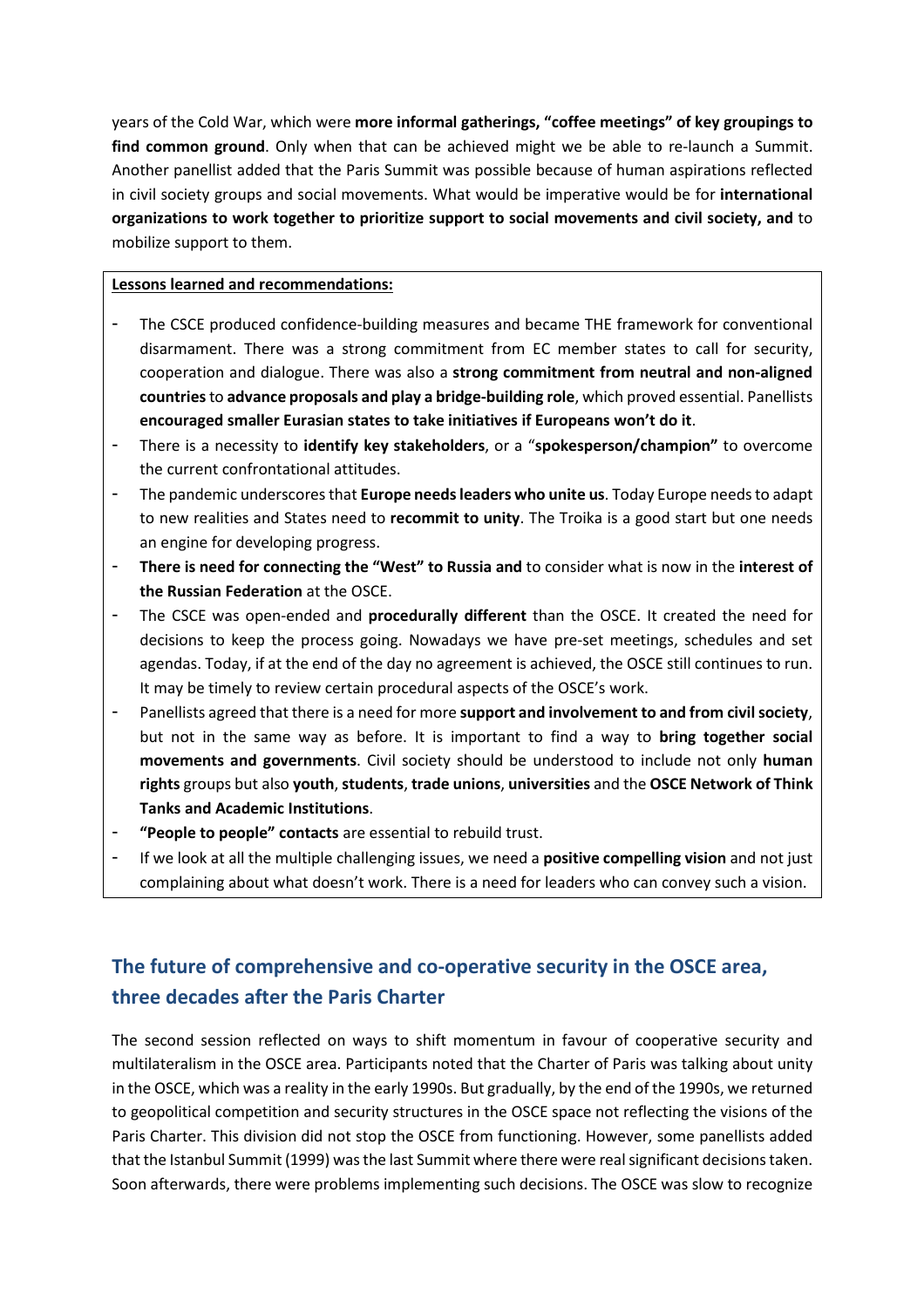the division, accept it and work on the basis of the divisions. It was also highlighted that since 2002, Chairpersons-in-Office keep trying to work on political declarations without success.

### But panellists also pointed out that **the OSCE has also been able to operate, suggesting it should face reality and work on this basis. Some examples of very successful engagements were highlighted**:

- In 2004 the electoral crisis in Ukraine, where the OSCE managed after long negotiations to launch a series of roundtables, the result of which was that the elections were repeated with a robust ODIHR observation mission.
- In 2005, when the Presidential Palace in Kyrgyzstan was stormed, the OSCE managed to put together an OSCE package to support the transition.
- The Ukraine crisis in 2014 is obviously the most visible example. Under the leadership of the Swiss Chairmanship, the OSCE encouraged and facilitated dialogue among key interlocutors to manage tensions and avoid further escalation of violence, ultimately leading to establishment of the Trilateral Contact Group and the OSCE Special Monitoring Mission in Ukraine. No other international organization managed to operate in that space, not even the UN. This was a strong demonstration of the ability of the OSCE to insert itself into a difficult and sensitive space, because of its inclusiveness.
- OSCE's role in facilitating voting in Kosovo for Serbian parliamentary and presidential elections without addressing the status question is another example.

Participants questioned why these engagements are not happening today and came to the conclusion that there is lack of political engagement, attention and will as well as a leadership gap. They added that there is a lack of decisions by Ministers, who are too aloof. Participants pointed out that in 1990 leaders such as Willy Brandt, Vaclav Havel, Mikhail Gorbachev – who felt security was important – were personally very engaged. **Participants stressed the need to find ways to enhance political attention and support for the Organization.** 

Participants noted that one of the challenges to **cooperative security** today is a **resurgence of great power competition**. Neither the OSCE nor any other international organizations are in high demand at the moment. One panellist suggested looking at three elements:

- Big players could start discussing the issue of "**interference**" (interference in strategic infrastructure and elections as well as hacking and leaking) which neither the Russian Federation nor the USA likes.
- There is a need for a narrative for security policy. The Friedrich Ebert Stiftung and GLOBSEC with the support of the OSCE Office of the Secretary General has started a **cooperative security initiative with 18 experts looking at 19 questions concerning security in the OSCE region**. It is the "society in general" that should be concerned and it is up to us to picture the concern. The Cooperative Security Initiative is this kind of idea.
- There is a need to make sure politicians understand the urgency. It was highlighted that politicians need to be pressured to make sure that this is a subject they have to discuss.

It was noted that **it would be reasonable to draw the conclusion that there is no alternative to the spirit if not the letter of the Paris Charter. It was also acknowledged that the OSCE is more functional than the NATO-Russia Council and that the organization stands out as a pan-European institution which is flexible.**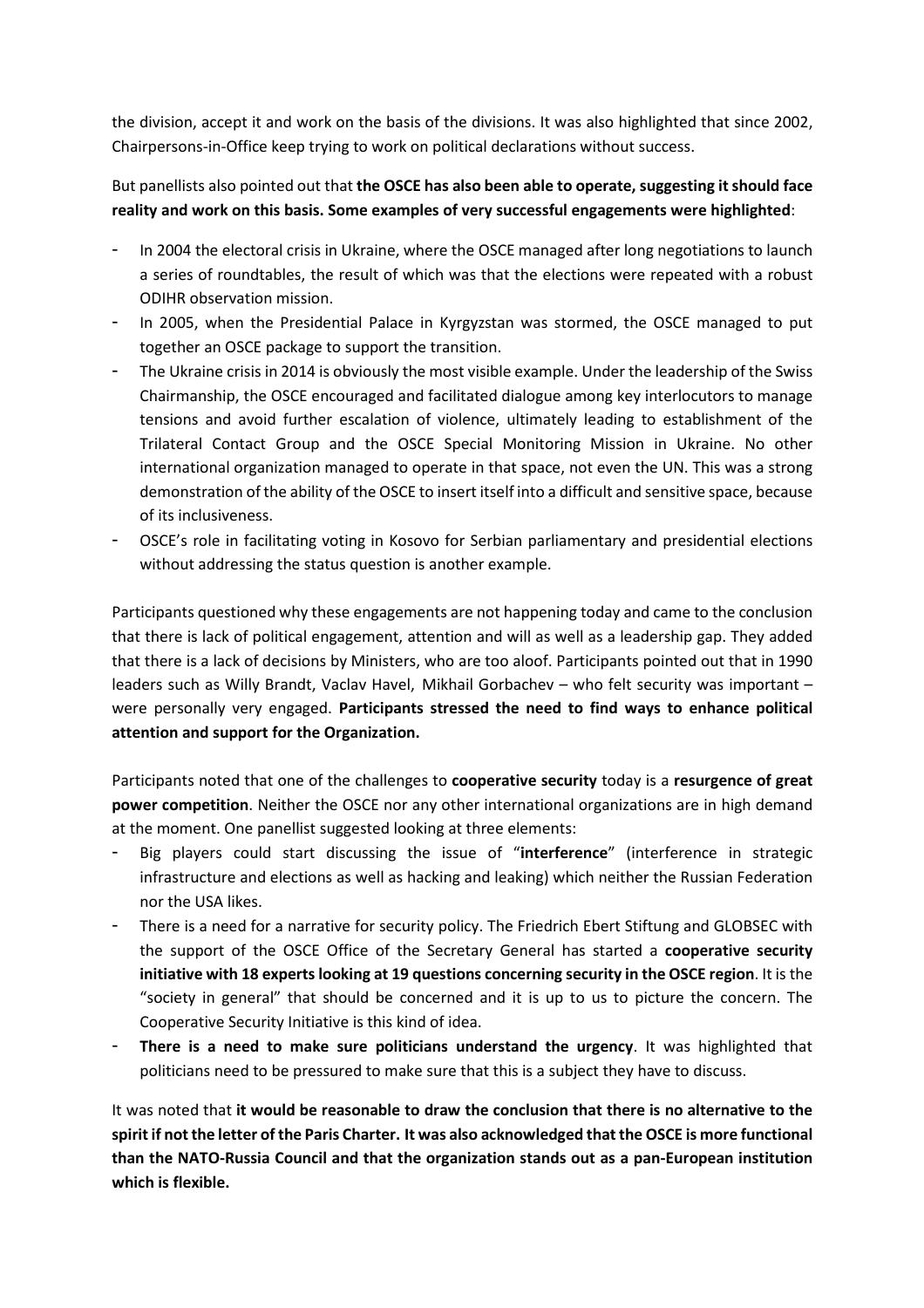According to one of the experts, the OSCE has two overlapping agendas:

- 1. **The unfinished agenda of the 20th century**. There is still a disorder to clean up, where the OSCE can be helpful. The OSCE can facilitate confidence-building measures as an institution that can compare security narratives and handle protracted conflicts.
- 2. **The agenda for the 21st century that is not divisive and can unite East and West** (for example the climate agenda, managing migration and cybersecurity / interference).

A member of the Youth Core Group of Experts in the OSCE Perspectives 20-30 initiative highlighted the importance of exchanges for young people mentioned in the Charter of Paris. Despite the 2014 Basel Ministerial Council declaration on youth (reconfirmed in 2015 and 2018), it is not certain whether the Paris Charter commitment has been realized to its fullest potential. Although States agreed on principles on youth, these are neglected in practice. It was noted that there is a **lack of trust in youth**. There is also a lack of faith that there is political will to tackle the international problems that will become the future for youth.

It was explained that the lack of trust has worsened since the traditional media changed as people tend to read the news on social media. It creates filter bubbles, algorithms that create frustrations and anger. "Networks of misinformation" create hate speech and violence. It was suggested that t**he OSCE must respond faster to intolerance, racism, xenophobia and conflicts that occur in local communities, particularly in post-conflict regions. Greater attention should be paid to education. Risks can be prevented early, connecting young people across historic and current divides.** 

### **Observations and recommendations:**

- The OSCE should narrow the agenda and focus on issues where it can make a difference.
- States have tended to put more responsibility on the shoulders of the OSCE Institutions, which puts Institutions in the position of being "used" instead of focusing on their role of assisting participating States.
- The peer to peer review should return and the role of the participation of civil society should be discussed in that context.
- Lively debates seem to have disappeared in many ways at the OSCE. The result is that States have a dialogue with the Chairpersonships but not among themselves. The Chairpersonship is then in a position to mediate and filter the discussions, which is a very big burden. The dialogue should be put back at the centre of the organization. There is a great need to create a space for dialogue even if it is controversial and complicated.
- Comprehensive, cooperative and indivisible security remain the key combination of the conventional arms control and confidence-building measures in Europe. There is a need for mutually reinforcing and complementary the use of the Vienna Document.
- The OSCE has a useful past and success stories including its work on Ukraine (such as the Trilateral Contact Group, the SMM and humanitarian work) that can be looked at and/or duplicated in other areas.
- In post-conflict education, the OSCE and "security" don't often come up. The OSCE should bring in experts from other fields and there is, moreover, a need for a "marketing strategy" to reach audiences that are speaking in different forums in different ways, outside the "security bubble".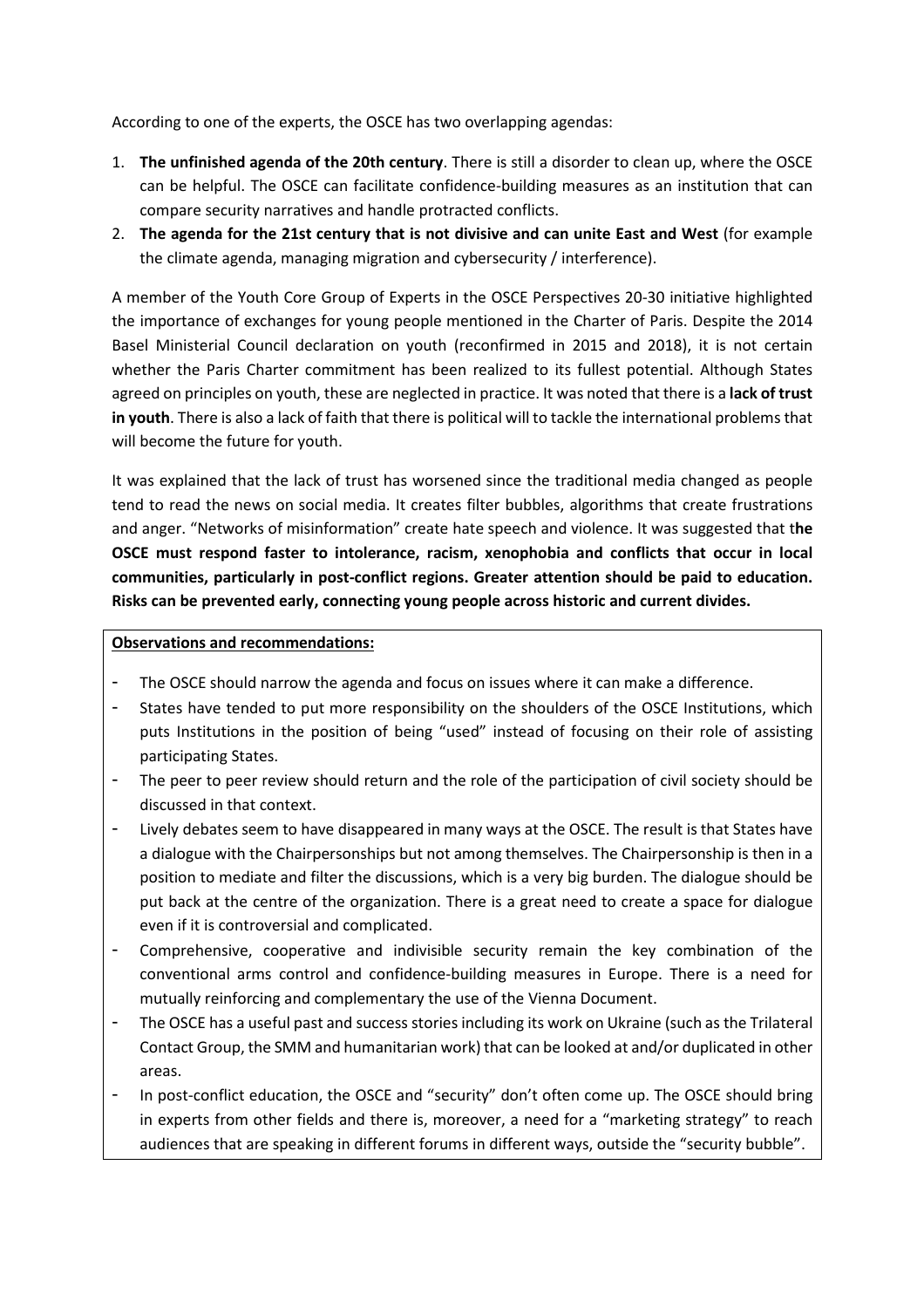- The global agenda and the OSCE role under Chapter VIII is important, but the OSCE needs to focus on areas that are particularly important.
- There is a need to market peace, not just as the absence of war but as an issue linked to concepts like development, justice and equality.
- One of the key problems is the lack of focus by Ministers on the OSCE. How can the OSCE be better sold to the Ministers? There is a need to go back to the beneficiaries, those in the field who have seen their lives improved as a result of work from Field Offices, Institutions and the Headquarters. This should be showcased through video-messages during the next Ministerial.

### **Lessons learned, best practices and future perspectives**

In the third session, a member of the OSCE Parliamentary Assembly highlighted that the Paris Charter called for a greater Parliamentary role, in particular through the creation of the Parliamentary Assembly, involving legislators of all participating States. Since its early stages the Parliamentary Assembly offered a platform for exchange among representatives from "old" and "new" democracies to share best practices and important information in order to exercise their functions. **They share information and bring it to the national level, acting where necessary as translators for colleagues that might be less familiar with the OSCE**. Over the years, the relationship between the Parliamentary Assembly and the OSCE has evolved into genuine cooperation. Today the OSCE executive structures and the Parliamentary Assembly work together in a non-competitive, collaborative and complementary spirit. This can be exemplified by the growing number of common statements of the Parliamentary Assembly and other OSCE structures. **The elected status of Parliamentarians gives independence to parliamentarian diplomacy that can at times open the doors for dialogues that are not available for Governments**. The Parliamentarian Assembly brings immense contributions to the OSCE election observations missions. During the past 29 years, the OSCE Parliamentary Assembly has engaged in more than 180 observation missions across the OSCE region. In its institutional role, the OSCE Parliamentary Assembly has engaged in various reflection exercises. **Today the Parliamentary Assembly is a proactive driver of change.** 

**It was argued that parliamentary diplomacy should be considered as one of the most inclusive and effective contributors to resolution of political deadlocks.** After the failure to reach a consensus on the reappointments of the Heads of Institutions, the Parliamentary Assembly addressed an open letter to the Ministers of the participating States and organized a brainstorming exercise to deal with the current institutional crisis. Parliamentarians discussed major challenges of the OSCE, highlighting that the current leadership vacuum is not a crisis per se but rather a consequence of long-term challenges such as a general lack of interest in the OSCE by a good number of ministers of participating States. The Parliamentary Assembly stands ready to generate new political interest and bring back high-level political attention to the OSCE. In this regard **the Parliamentary Assembly proposes a political manifesto to be signed by high-level political personalities to recommit to the principles of the OSCE and overcome the current crisis.** 

One of the experts mentioned that 30 years ago, President of the Soviet Union, Mikhail Gorbachev was awarded with the Nobel Peace Prize. It is important to go back and look into **Gorbachev's idea about a common European home** (1989 speech in Strasbourg). In his speech he envisaged a collective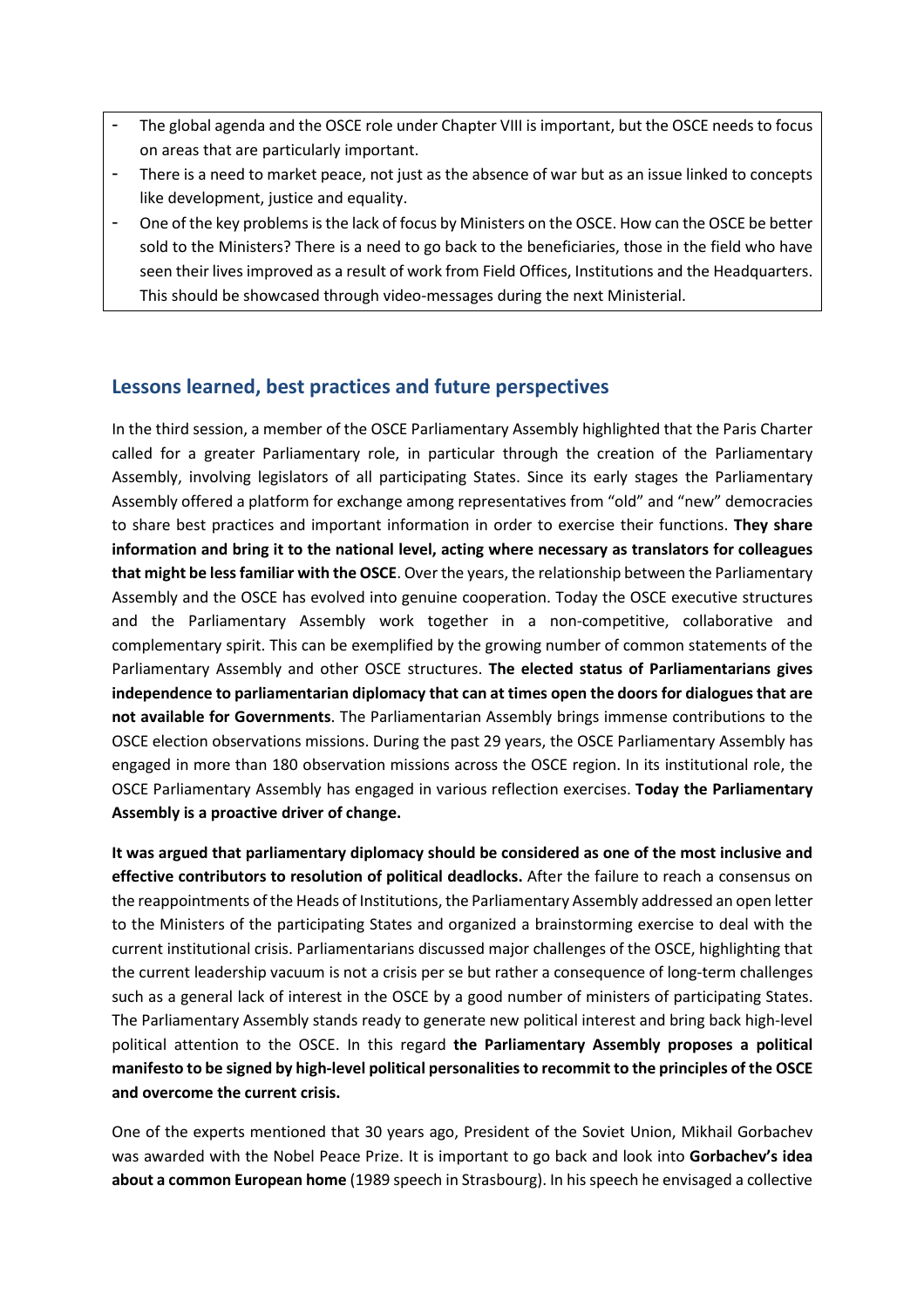security architecture for Europe (including the USA and Canada), with a **balance of interests, a humanitarian dimension, a robust regime of environmental protection and mutual respect for everybody's security interests**. The vision was for military alliances to gradually become political institutions by the mid-1990s and the CSCE to become the main security institution. However, the USA had a strong preference for NATO being the main security institution in the North Atlantic region.

It was added that it is exactly at the moment when CSCE became institutionalized at the Summit in Budapest 1994, that **Russian President Yeltsin gave a speech about a cold peace** that replaced the cold war. Again, there was a **profound lack of trust** and a complete **breakdown of confidence building measures.** The European security system of the OSCE failed in its main mission of keeping peace in Europe.

It was pointed out that in 1990 Russia looked at the OSCE not only as an organization for security but also as an organization that would help integrate Russia into Europe. Now, if one looks at the OSCE through Russian eyes, one sees an organization employing double standards. Various Russian appeals for "cooperative" security were made in the last 30 years, including by President Medvedev in 2008. After the "colour revolutions", the Russian Federation became even more suspicious of both the OSCE and NATO. **Many experts have come to the conclusion that Russia has to have a voice and veto in a European security architecture. Russia has to be substantively involved with legitimation of its security interests.** 

One participant commented on the idea that the participating States should focus on common security challenges and observed that this is currently not the mainstream at the OSCE and questioned whether participating States are ready to engage in a dialogue on some areas where they agree, while recognizing that there are other areas where they disagree. It was argued that the OSCE has platforms for dialogue that are not really used, such as the Structured Dialogue. The problem we face is the lack of commitment to a constructive dialogue. It was noted that appointing the top four officials would be a first step in the right direction. The next step would then be to identify minimal programs on things we can agree upon, areas for progress and dialogue, and to promote military to military dialogue.

An expert noted that the Hamburg Peace Research Institute and the German Federal Foreign Office co-hosted the Virtual Round Table "30 Years Charter of Paris: Lessons for Pragmatic Cooperation in the OSCE Area". During this event the Charter's weaknesses and strengths were highlighted. One of the strengths identified is **the document's comprehensive character and strong normative basis. The most relevant negative elements identified during the event were the weak institutionalization of the CSCE, and that it was not sufficiently prepared for preventing and managing conflicts.** As this has remained true until the present day, according to one of the experts, it is essential to look into the **preparedness** of the Organization for conflict prevention and management:

First, the bible of the OSCE's conflict management preparedness is the famous Decision 3/11 of the Vilnius Ministerial Council meeting. Next year this document becomes ten years old, and it is natural that it needs continuous updates. Germany tried this during its 2016 Chairmanship, but could not reach consensus. However, the German Chair issued a report "A Stronger OSCE for a Secure Europe – Further Strengthening OSCE Capabilities and Capacities across the Conflict Cycle" that is still worth reading. The view was expressed that one key aspect in this context is **better co-operation among international organizations engaged in conflict prevention and management**, **thereby strengthening**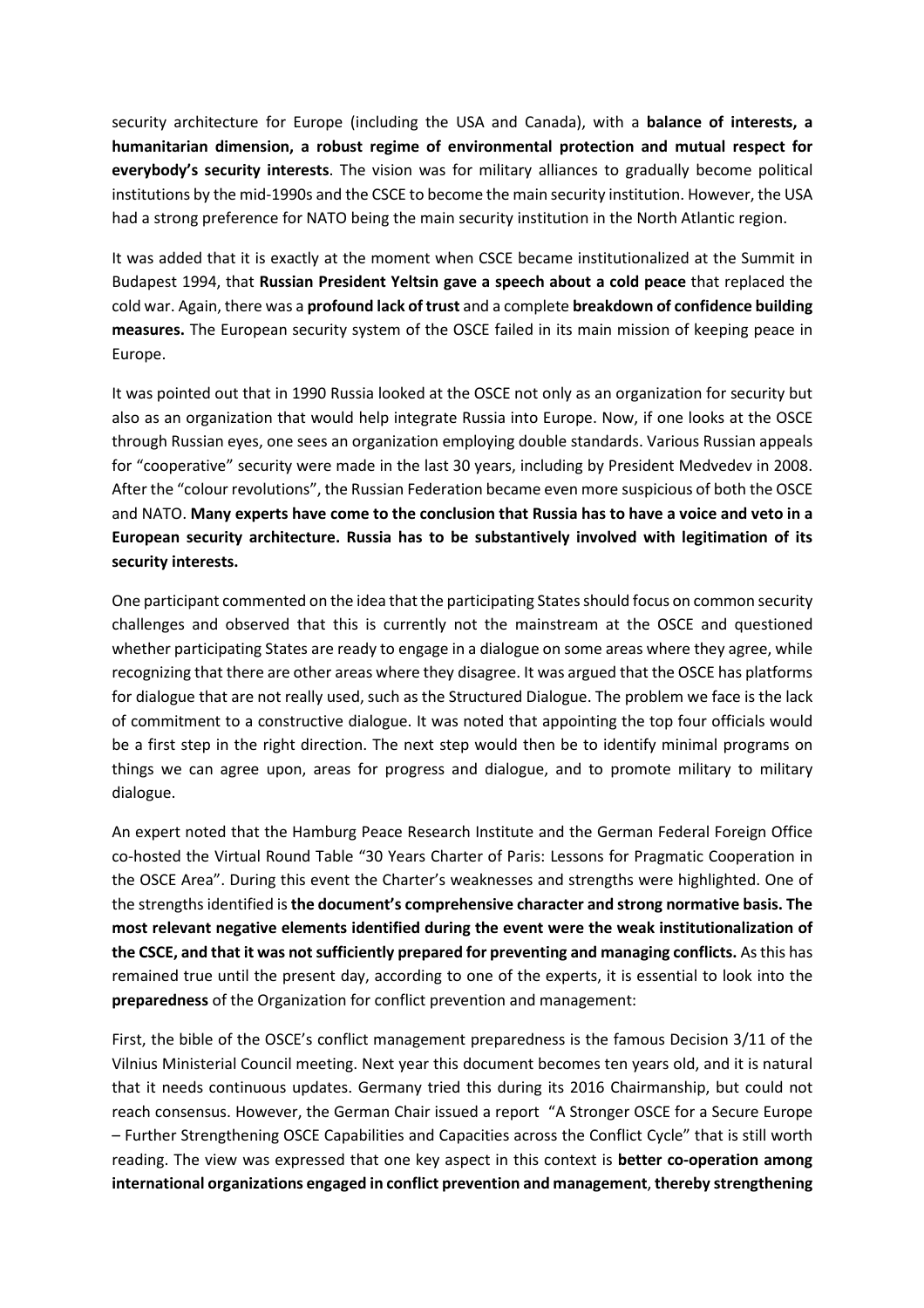**effective multilateralism**. Therefore, the following suggestions were made: 1) **Joint trainings for members of field operations, 2) Joint procurement schemes for mission equipment, 3) Mutual secondments and liaison persons, 4) Developing joint country-specific policies and 5) joint statements, particularly in crisis situations.** 

Another recommendation made was to look into **the role of the OSCE "quasi-peacekeeping" missions** such as the Kosovo Verification Mission or, currently the Special Monitoring Mission in Ukraine. Both missions are run by civilian staff, but nevertheless fall under the definition of one type of UN peacekeeping operations, so-called observer missions. It was, however, argued that there is one substantial obstacle to OSCE peacekeeping: It is almost certain that the participating States would not agree on a classical military peacekeeping operation. However, one could question whether this classical type of operation is necessary or even desirable. Beyond that, it was suggested that a civilian OSCE peacekeeping operation could be 'hardened' and equipped with high-tech tools – Unmanned Aerial Vehicles of different range, satellite imagery, cameras – as this is already the case with the SMM. The OSCE could run a peacekeeping operation together with another international organization, sharing the work, most probably the UN.

### **Lessons learned and recommendations that were highlighted by panellists and participants during the discussion:**

- More awareness about the OSCE should be developed through civil society.
- National parliaments should exercise their oversight powers by generating political pressure on their Governments in regard to the implementation of the OSCE commitments.
- There is a need to rebuild trust and this could be done with confidence building measures.
- We need to stop the hostile rhetoric.
- Participating States need to address the total disappearance of arms control agreements. The technology is evolving very fast.
- The OSCE should identify three key problems on which the Russian Federation and Europe could successfully engage: Strengthening health systems in the wake of pandemics, climate change and non-proliferation of weapons of mass destruction.
- States should look to the future, focus on common emerging threats like terrorism, organized crime, drug trafficking and illegal migration.
- With regard to a peacekeeping role, it was suggested staying below the threshold of classical military peacekeeping that requires a UNSC mandate.
- The rise of China should be raised in the OSCE, which would provide another window for engaging Russia cooperatively in strengthening European security with consideration for a new bipolar system coming into existence.
- While celebrating the 30th and 45th anniversaries of the Paris Charter and the Helsinki Final Act, we do not have heads of institutions. It is time to start with the symbolism of selecting the Heads of institutions.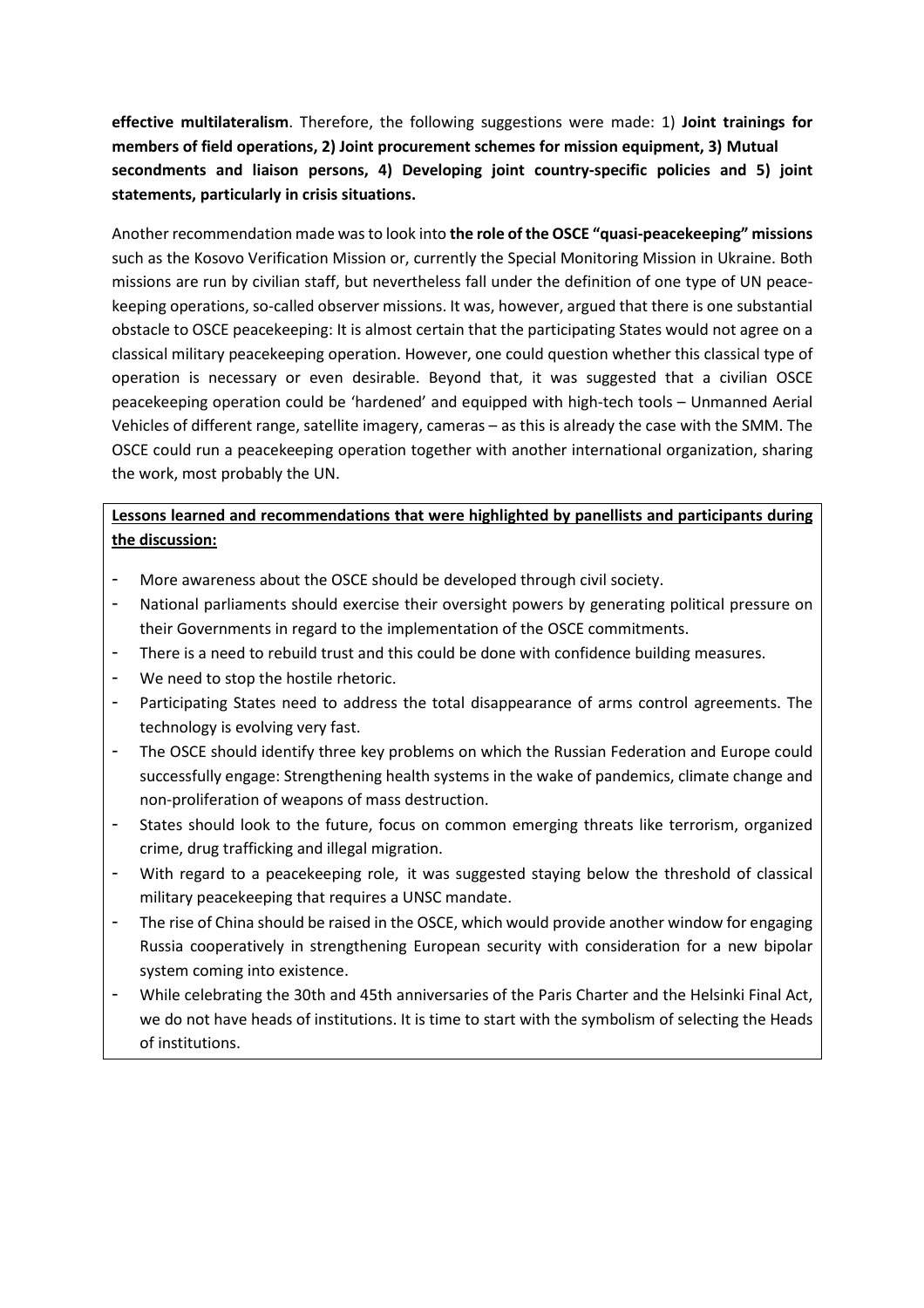# **Closing remarks by the Director of the Office of the Secretary General, Luca Fratini**

In his concluding remarks, the Director of the Office of the Secretary General, Luca Fratini, expressed satisfaction that the virtual Security Days roundtable had contributed to a broad-ranging discussion of important topics of clear relevance to the OSCE and its participating States. Ambassador Fratini offered four general observations and summarized the suggestions made during the day.

## **Summary**

### **Observations:**

- **Without the Charter of Paris we would not have the OSCE as we know it today. The Charter of Paris laid out a vision for the future of Europe and beyond. Building upon the core principles of the Helsinki Final Act of 1975, the Charter's signatories pledged to build societies based on pluralist democracy, respect for human rights and fundamental freedoms, economic liberty, adherence to international law and a commitment to multilateralism, among other tenets.**
- **The Charter also institutionalized the organization and strengthened its capacities by creating permanent structures. The development of its comprehensive approach to security, the establishment of autonomous Institutions and the setting up of its field operations, which remain among its most effective instruments, are reminders of what the organization has achieved over the 30 years.**
- **The OSCE is no longer the instrument of détente that it was in the 1970s and -80s, and is not exactly the engine of democratic transformation that it was in the 1990s. But over the past 30 years, it has developed capacities which are not replicated in any other regional organization and has accumulated a wealth of experience and expertise, as well as a comprehensive toolbox that have enabled us to assist the OSCE participating States.**
- **The OSCE's broad membership and its comprehensive, multidimensional approach to security remain unique on the European security stage. This approach is manifest every day in the activities of the OSCE's Institutions and in the activities of its Vienna-based Secretariat and its field operations.**

#### **Suggestions:**

- **First, given the democratic deficit and divisions that persist in the OSCE area today, there is a need for participating States to recommit to the OSCE's core principles, as contained in the Helsinki Final Act and the Charter of Paris, which are now facing their greatest ever threat.**
- **Second, the OSCE needs more engagement by high-level political leaders to chart the way forward and find consensus on the future of the organization.**
- **Third, more attention should be drawn to addressing global threats and common challenges that face all participating States, even as dialogue continues on those issues that divide them.**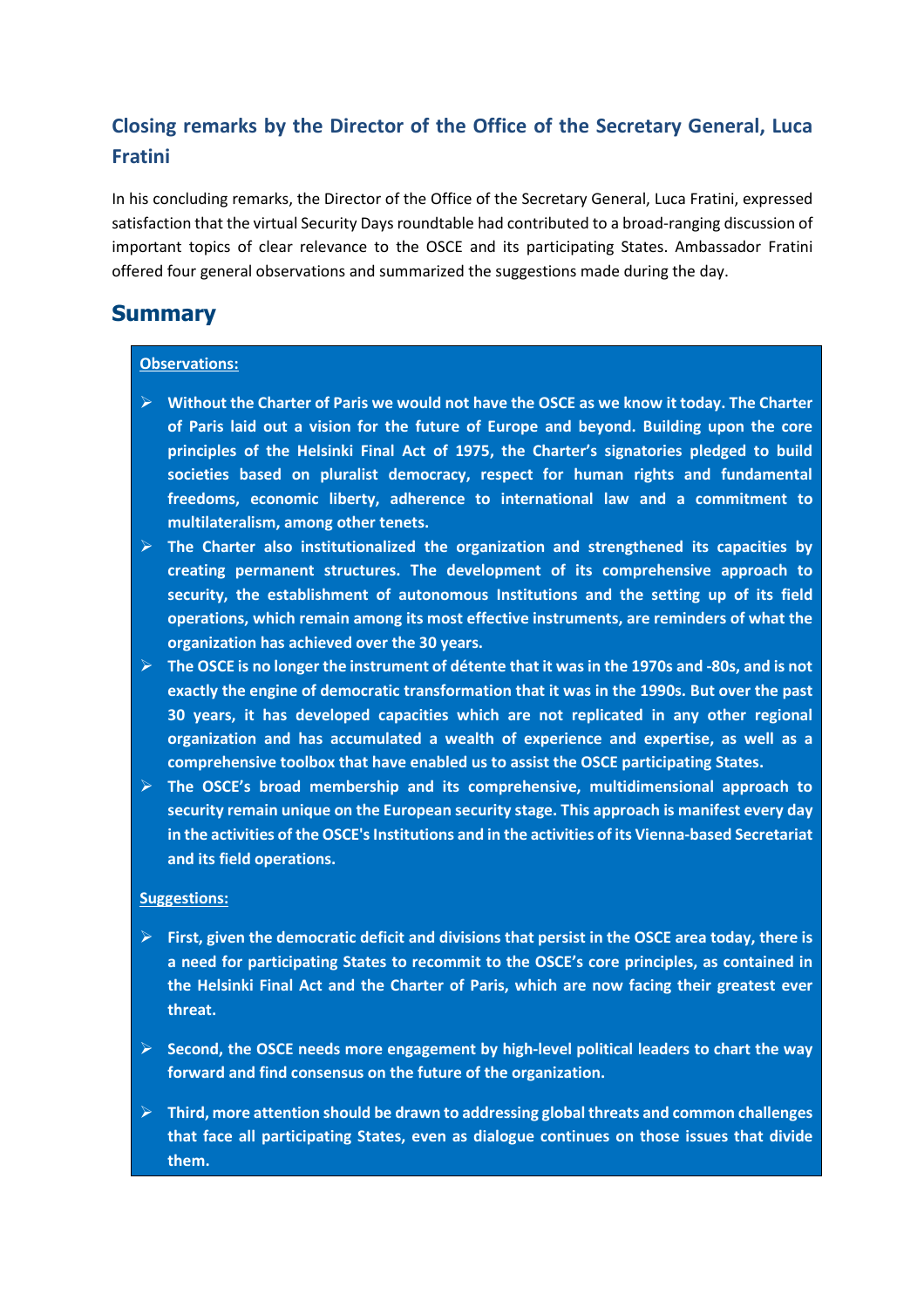- **Fourth, in a period marked by mistrust and deep-rooted ideological conflict, the fact that leaders as diverse as they were in 1990 sat together and agreed on the text of the Paris Charter was a remarkable achievement. We have to make sure to get back to the modus operandi we had 30 years ago. Even in times of differences we need to invest in dialogue.**
- **Fifth, we should dedicate much more time to conceiving and proposing processes that could actually fix the situation.**
- **Sixth, we should make sure to better involve civil society, youth and experts and make the OSCE better known and understood, both at the level of society and political leaders.**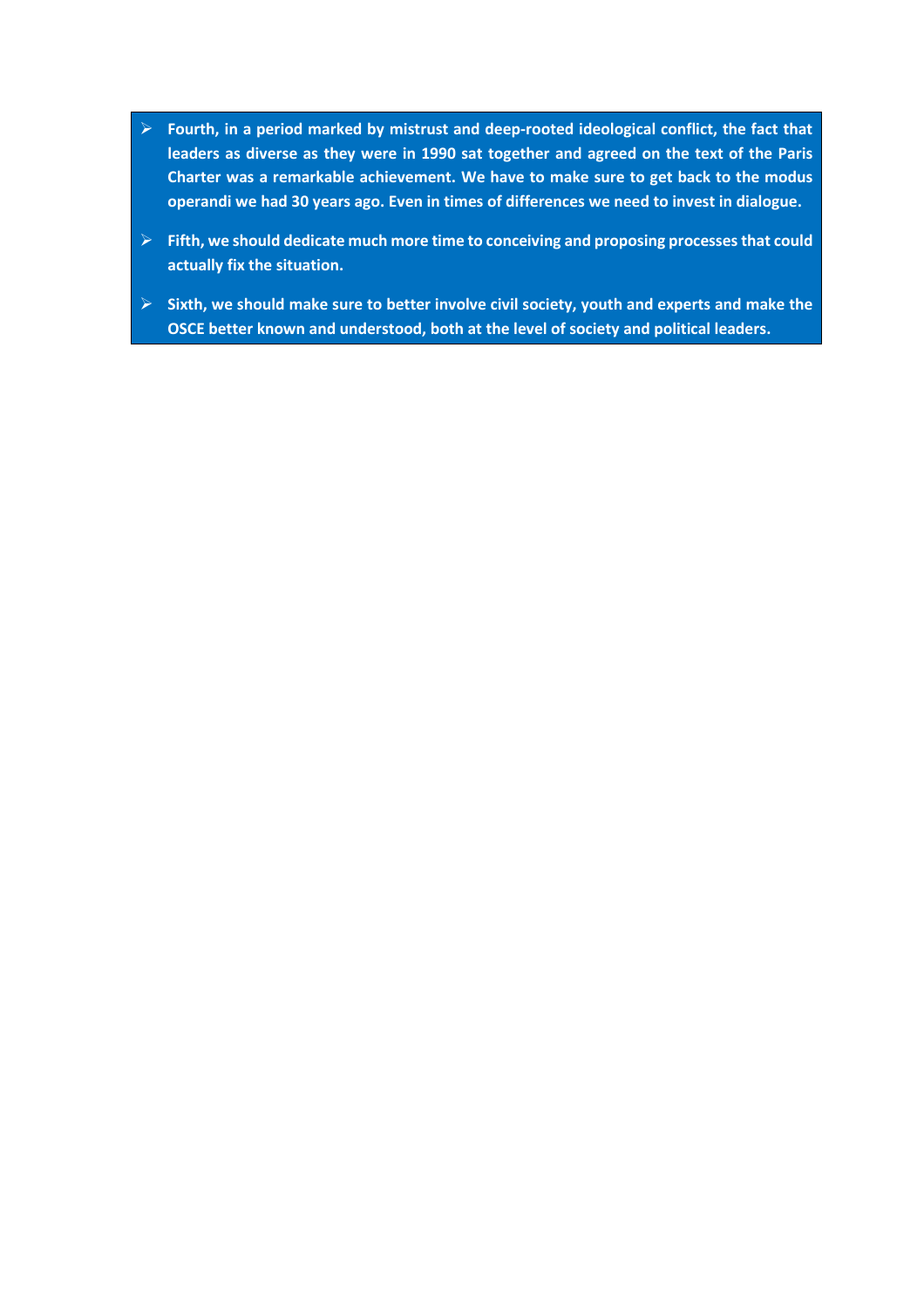## **ANNEX**

## **Agenda and Guiding Questions**

### **09:45 – 10:45Welcome and Keynote remarks:**

**Ambassador Tuula Yrjölä, OSCE Officer in Charge/SG Minister of Foreign Affairs of the Czech Republic, Tomáš Petříček Minister of Foreign and European Affairs of the Slovak Republic, Ivan Korčok** 

**Ambassador Igli Hasani, Chairperson of the Permanent Council** 

### **10:45 – 12:00 Session 1: The Paris Charter as an inspiration: Highlights and turning points of the negotiations, which lead to the unprecedented convergence between East and West**

Moderator: **Ambassador Christine Fages**, Head of the Permanent Mission of France

#### **Video Messages:**

- **James A. Baker, III,** Former U.S. Secretary of State and White House Chief of Staff under President George H. W. Bush
- **Ambassador Wolfgang Friedrich Ischinger,** Chair of the Munich Security Conference (was part of the German delegation at the Paris Summit)

#### **Panel:**

- **Dr. Angela Romano**, Lecturer in International Political Economy, University of Glasgow
- **Ambassador Dana Huňátová,** Former Director General of the Executive Department of the Ministry of Foreign Affairs of Czechoslovakia (1989-1992)
- **Katarzyna Gardapkhadze**, First Deputy Director of the OSCE Office for Democratic Institutions and Human Rights (ODIHR) / alternate to the Director

Questions that may be addressed:

- What were the highlights and turning points of the negotiations? Which were the windows of opportunities that created the unprecedented convergence between East and West, and what happened to it?
- What lessons for the current European security discussions could be drawn from good practices in the statecraft and multilateral diplomatic dialogue that produced the Paris Charter in 1990?
- How can we enhance mutual understanding about different historical interpretations in the future?
- How did the OSCE evolve since then and what are the achievements?
- What have been the strengths and weaknesses of the OSCE institutional framework that the participating States began to erect through decisions embodied in the Paris Charter?